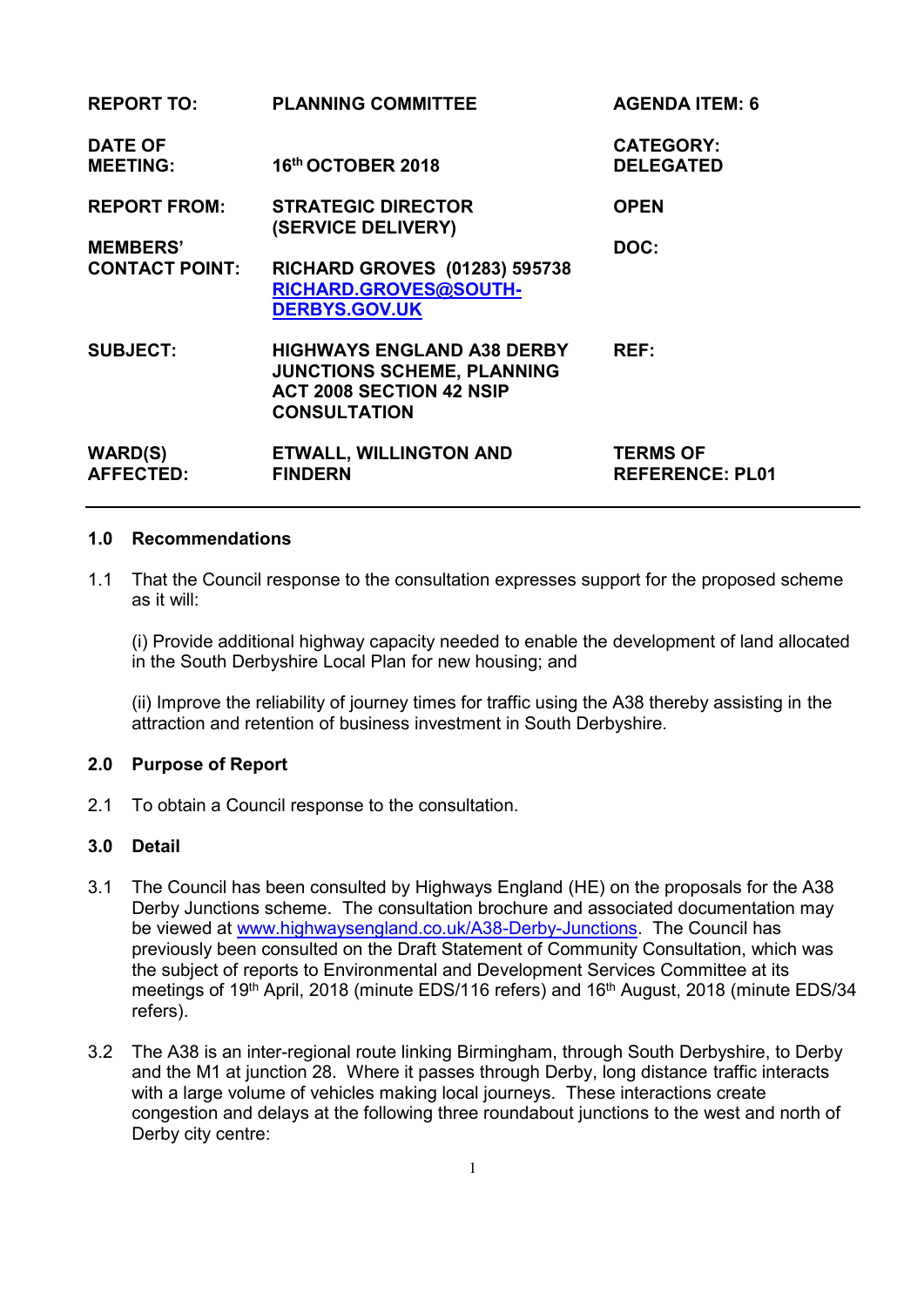- A38/A5111 Kingsway roundabout
- A38/A52 Markeaton roundabout
- A38/A61 Little Eaton roundabout
- 3.3 The objectives of the scheme are to:
	- Reduce congestion and improve the reliability of journey times between Birmingham, Derby and the M1;
	- Help facilitate regional development and growth in Derby City and its surroundings;
	- Improve safety for all road users and for those people living near junctions;
	- Connect people by maintaining existing facilities (e.g. crossings and ramps etc.) or providing new means for cyclists, pedestrians and disabled users to cross the road.
- 3.4 The key features of the scheme are to:
	- Lower the A38 to pass underneath the modified Kingsway and Markeaton junctions:
	- Widen the A38 to three lanes in each direction between the Kingsway and Kedleston Road junctions;
	- Build two new bridges to carry the A38 traffic over the modified roundabout at Little Eaton junction.
- 3.5 The proposed scheme is identified as a Nationally Significant Infrastructure Project under the Planning Act 2008. This means that HE is required to make an application for a Development Consent Order to the Planning Inspectorate, who will examine the proposals on behalf of the Secretary of State for Transport. It is intended that an application should be submitted in the spring of 2019. During the current pre-application process, HE must consult with a variety of persons and organisations about the proposed application in accordance with the requirements of the 2008 Act.
- 3.6 Construction is planned to start in early 2021, with the scheme due to open to traffic in 2024. The programme assumes that works would occur at all three junctions simultaneously, although it would be split into phases in a manner that would, where possible, minimise disruption and construction duration. Modelling undertaken to date indicates that, in many traffic management scenarios, a lot of journeys along the A38 would be quicker during construction than before construction started. However, during the most active construction phases, traffic management would increase A38 journey times through this section of the A38 by approximately 2 minutes.
- 3.7 A Preliminary Environmental Information Report has been prepared to identify the likely significant environmental effects. This will be refined as more information is gathered during the ongoing Environmental Impact Assessment and proposed scheme design process. No significant adverse impacts are identified within South Derbyshire.

# **4.0 Conclusions**

- 4.1 The potential benefits of the scheme to South Derbyshire are as follows:
	- Providing the additional highway capacity needed to bring forward land allocated for housing development in the South Derbyshire Local Plan Part 1.